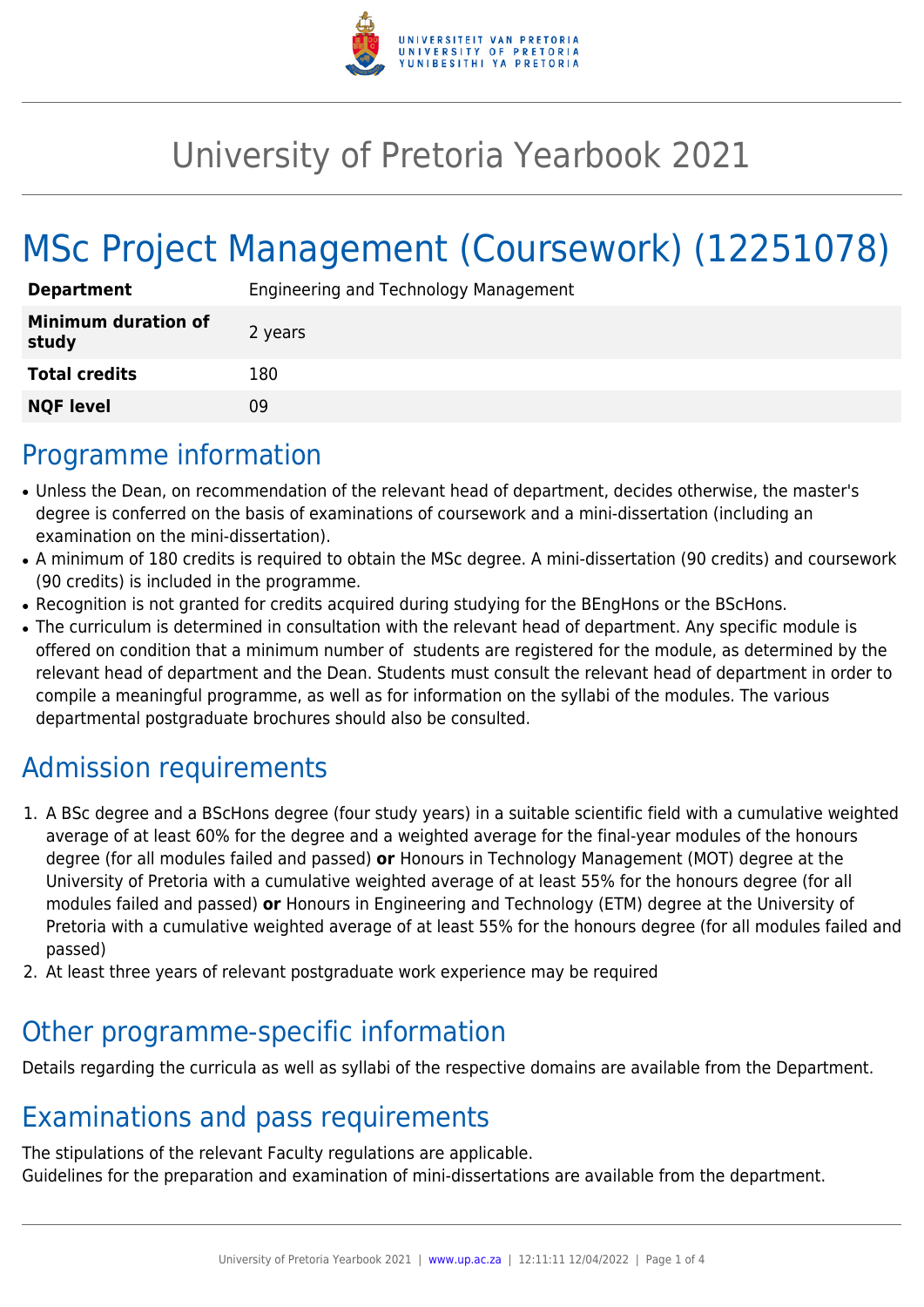

- i. The examination in each module for which a student is registered, takes place during the normal examination period after the conclusion of lectures (i.e. October/November or May/June).
- ii. A student registered for the masters degree must complete his or her studies within three years provided that the Dean, on recommendation of the relevant head of department, may approve a stipulated limited extension of this period.
- iii. A student must obtain at least 50% in an examination for each module where no semester or year mark is required. A module may only be repeated once.
- iv. In modules where semester or year marks are awarded, a minimum examination mark of 40% and a final mark of 50% is required.
- v. No supplementary or special examinations are granted at postgraduate level.

## Research information

A student must by means of a mini-dissertation prove that he or she is capable of planning, instituting and executing a scientific investigation. As part of the examination a student must submit an article and present at the final year symposium. The article should be based on the research that the student has conducted for the dissertation and be approved by the supervisor. Conferment of the degree may be made subject to compliance with the stipulations of this regulation.

### Pass with distinction

A student who completes the master's degree on grounds of coursework and a mini-dissertation, passes with distinction if a weighted average mark of at least 75% is obtained in the first 180 credits obtained for the degree provided that 90 of these credits are allocated to the mini-dissertation. However, the degree is not awarded with distinction should a student fail any of these modules (excluding modules which have been timeously discontinued). The degree is also not awarded with distinction if a student obtains less than 70% for the minidissertation. The degree must be completed within the prescribed study period.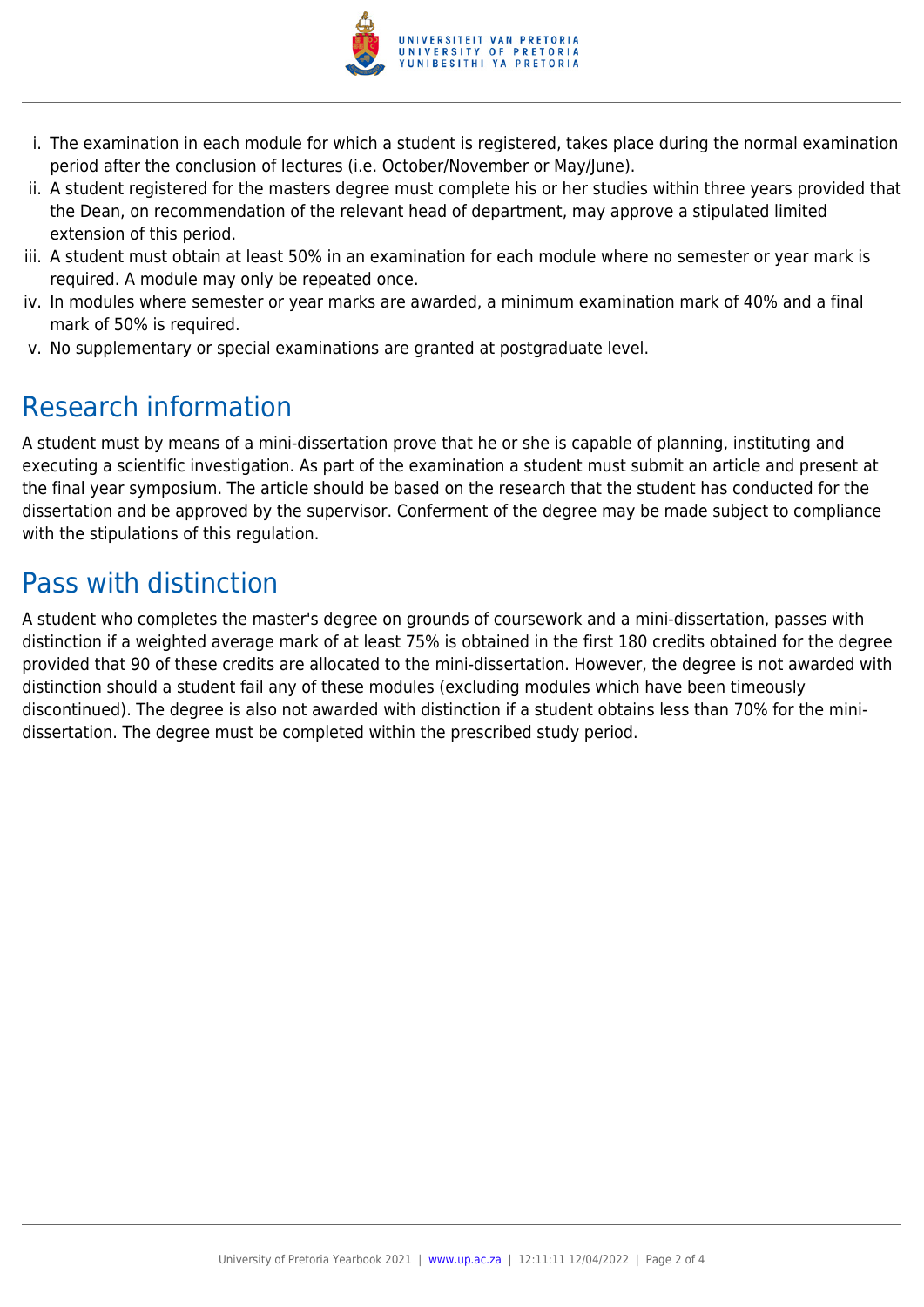

#### Curriculum: Year 1

#### **Minimum credits: 180**

#### **Core modules**

[Project organisation 801](https://www.up.ac.za/parents/yearbooks/2021/modules/view/IHR 801) (IHR 801) - Credits: 10.00 [Project planning 802](https://www.up.ac.za/parents/yearbooks/2021/modules/view/IMP 802) (IMP 802) - Credits: 10.00 [Finance and cost management 802](https://www.up.ac.za/parents/yearbooks/2021/modules/view/IPF 802) (IPF 802) - Credits: 10.00 [Procurement and contract management 801](https://www.up.ac.za/parents/yearbooks/2021/modules/view/IPJ 801) (IPJ 801) - Credits: 10.00 [Information technology and service project management 803](https://www.up.ac.za/parents/yearbooks/2021/modules/view/IPK 803) (IPK 803) - Credits: 10.00 [Quality and integration management 801](https://www.up.ac.za/parents/yearbooks/2021/modules/view/IQM 801) (IQM 801) - Credits: 10.00 [Risk management 801](https://www.up.ac.za/parents/yearbooks/2021/modules/view/IRI 801) (IRI 801) - Credits: 10.00 [Mini-dissertation 899](https://www.up.ac.za/parents/yearbooks/2021/modules/view/ISC 899) (ISC 899) - Credits: 90.00 [Project systems engineering 802](https://www.up.ac.za/parents/yearbooks/2021/modules/view/ISE 802) (ISE 802) - Credits: 10.00 [Construction management 803](https://www.up.ac.za/parents/yearbooks/2021/modules/view/KBS 803) (KBS 803) - Credits: 10.00